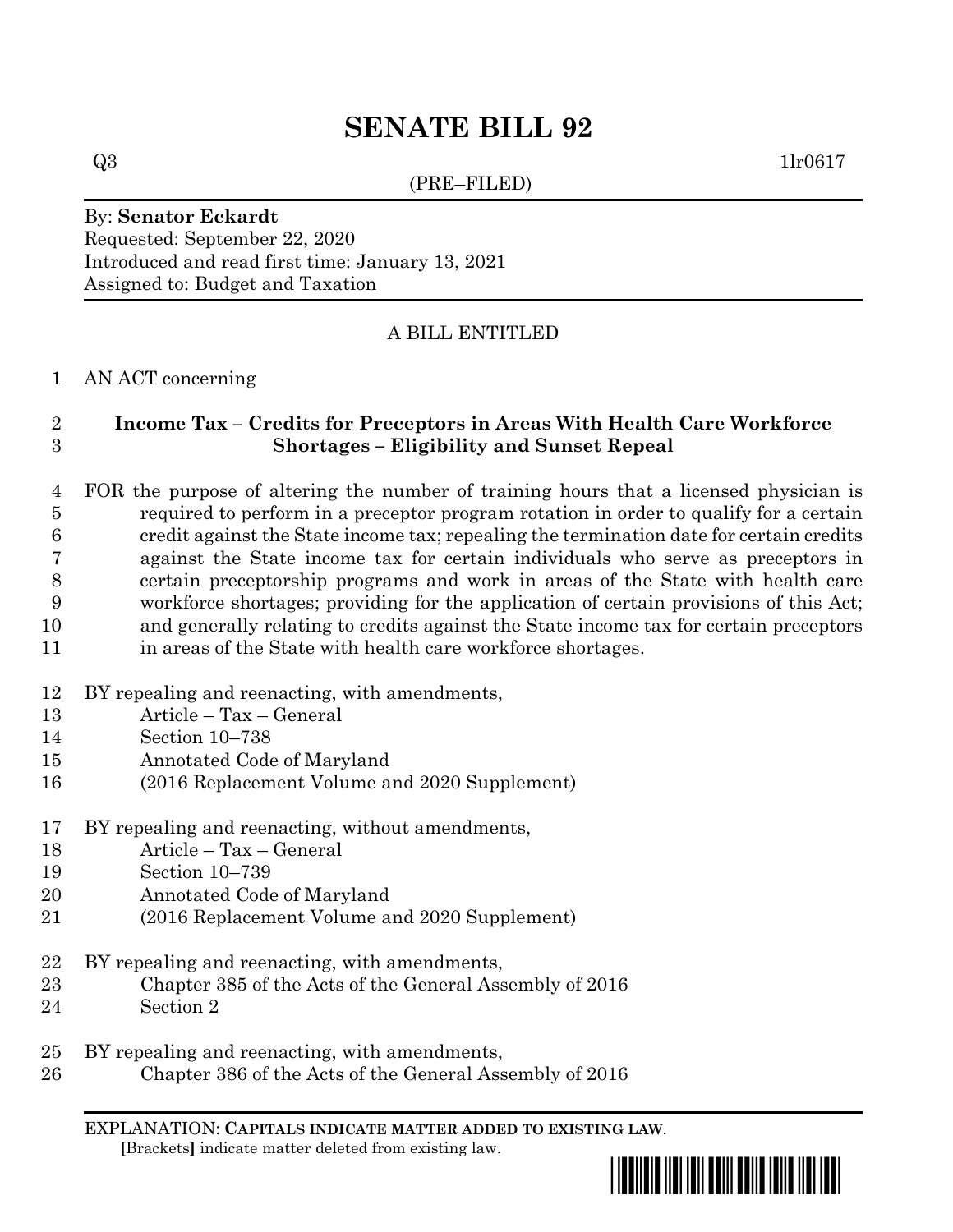|                                | $\overline{2}$                    | <b>SENATE BILL 92</b>                                                                                                                                                                                                                                                                                                                                                                                                                |
|--------------------------------|-----------------------------------|--------------------------------------------------------------------------------------------------------------------------------------------------------------------------------------------------------------------------------------------------------------------------------------------------------------------------------------------------------------------------------------------------------------------------------------|
| $\mathbf{1}$                   | Section 2                         |                                                                                                                                                                                                                                                                                                                                                                                                                                      |
| $\overline{2}$<br>3            |                                   | SECTION 1. BE IT ENACTED BY THE GENERAL ASSEMBLY OF MARYLAND,<br>That the Laws of Maryland read as follows:                                                                                                                                                                                                                                                                                                                          |
| $\overline{4}$                 |                                   | Article - Tax - General                                                                                                                                                                                                                                                                                                                                                                                                              |
| 5                              | $10 - 738.$                       |                                                                                                                                                                                                                                                                                                                                                                                                                                      |
| 6                              | (a)<br>(1)                        | In this section the following words have the meanings indicated.                                                                                                                                                                                                                                                                                                                                                                     |
| 7                              | (2)                               | "Department" means the Maryland Department of Health.                                                                                                                                                                                                                                                                                                                                                                                |
| 8<br>9                         | (3)                               | "Licensed physician" means an individual who is licensed to practice<br>medicine under Title 14 of the Health Occupations Article.                                                                                                                                                                                                                                                                                                   |
| 10<br>11<br>12<br>13<br>14     | (4)                               | "Preceptorship program" means an organized system of clinical<br>experience that, for the purpose of attaining specified learning objectives, pairs an enrolled<br>student of a Liaison Committee on Medical Education-accredited medical school in the<br>State or an individual in a postgraduate medical training program in the State with a<br>licensed physician who meets the qualifications as a preceptor.                  |
| $15\,$<br>16<br>17<br>18<br>19 | (b)<br>(1)                        | Subject to the limitations of this section, a licensed physician may claim<br>a credit against the State income tax in the amount stated on the tax credit certificate<br>issued under subsection (c) of this section for the taxable year in which the licensed<br>physician served without compensation as a physician preceptor in a preceptorship<br>program authorized by an accredited medical school in the State and worked: |
| 20<br>21                       |                                   | a minimum of three rotations, each consisting of [160] 100 hours<br>(i)<br>of community-based clinical training; and                                                                                                                                                                                                                                                                                                                 |
| 22<br>$23\,$<br>24             | Development Board.                | in an area of the State identified as having a health care<br>(ii)<br>workforce shortage by the Department, in consultation with the Governor's Workforce                                                                                                                                                                                                                                                                            |
| 25<br>$26\,$                   | (2)                               | The total amount of the credit allowed under this section for any<br>(i)<br>taxable year may not exceed the State income tax imposed for that taxable year.                                                                                                                                                                                                                                                                          |
| 27<br>$^{28}$                  |                                   | Any unused amount of the credit for any taxable year may not be<br>(ii)<br>carried over to any other taxable year.                                                                                                                                                                                                                                                                                                                   |
| 29<br>30<br>$31\,$             | $\left( \mathrm{c}\right)$<br>(1) | On application by a licensed physician, the Department shall issue a<br>credit certificate in the amount of \$1,000 for each student for whom the licensed physician<br>served as a physician preceptor without compensation.                                                                                                                                                                                                        |
| 32                             | (2)                               | The application shall contain:                                                                                                                                                                                                                                                                                                                                                                                                       |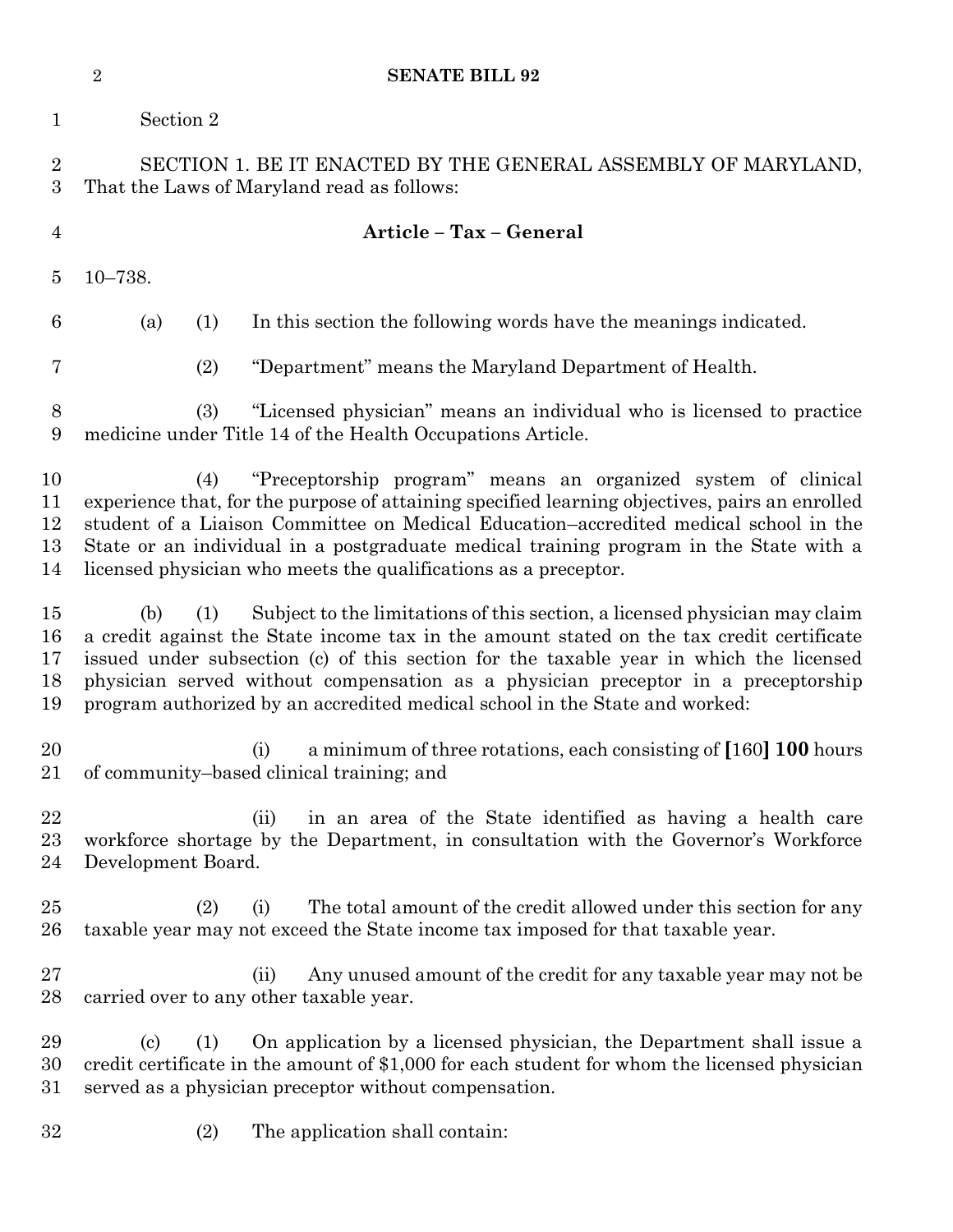# **SENATE BILL 92** 3

| 1                                    |                                                   | (i)   | the name of the licensed physician;                                                                                                                                                                                                                                    |
|--------------------------------------|---------------------------------------------------|-------|------------------------------------------------------------------------------------------------------------------------------------------------------------------------------------------------------------------------------------------------------------------------|
| $\boldsymbol{2}$<br>$\boldsymbol{3}$ | licensed physician participated;                  | (ii)  | information identifying the physician preceptorship in which the                                                                                                                                                                                                       |
| $\overline{4}$<br>5                  |                                                   | (iii) | the number and names of the students for whom the individual<br>served as a physician preceptor without compensation; and                                                                                                                                              |
| $6\phantom{.}6$                      |                                                   | (iv)  | any other information that the Department requires.                                                                                                                                                                                                                    |
| 7<br>$8\,$                           | (3)<br>certificate may not exceed \$10,000.       |       | For any taxable year, the amount of tax credit stated in the tax credit                                                                                                                                                                                                |
| 9                                    | (4)                                               |       | The Department shall:                                                                                                                                                                                                                                                  |
| 10<br>11                             |                                                   | (i)   | approve all applications that qualify for a tax credit certificate<br>under this subsection on a first-come, first-served basis; and                                                                                                                                   |
| 12<br>13                             | application of its approval or denial.            | (ii)  | notify a taxpayer within 45 days of receipt of the taxpayer's                                                                                                                                                                                                          |
| 14<br>15                             | (5)                                               | (i)   | For each taxable year, the total amount of tax credit certificates<br>that may be issued by the Department under this section may not exceed \$100,000.                                                                                                                |
| 16<br>17<br>18<br>19                 | taxable year.                                     | (ii)  | If the aggregate amount of tax credit certificates issued under<br>this section during a taxable year total less than the amount authorized under this<br>paragraph, any excess amount may be issued under tax credit certificates in the next                         |
| 20                                   | (d)                                               |       | On or before January 31 of each taxable year, the Department shall:                                                                                                                                                                                                    |
| 21<br>22                             | (1)<br>section during the prior taxable year; and |       | report to the Comptroller on the tax credit certificates issued under this                                                                                                                                                                                             |
| 23<br>24                             | (2)                                               |       | report to the General Assembly, in accordance with $\S$ 2–1257 of the<br>State Government Article, on the utilization of the credit established under this section.                                                                                                    |
| 25<br>26<br>27<br>28                 | (e)<br>tax credit authorized under this section.  |       | The Department, in consultation with the Governor's Workforce Development<br>Board, shall adopt regulations to carry out the provisions of this section, including the<br>criteria and procedures for application for, approval of, and monitoring eligibility for the |
| 29                                   | $10 - 739.$                                       |       |                                                                                                                                                                                                                                                                        |
| 30                                   | (a)<br>(1)                                        |       | In this section the following words have the meanings indicated.                                                                                                                                                                                                       |
| 31                                   | (2)                                               |       | "Department" means the Maryland Department of Health.                                                                                                                                                                                                                  |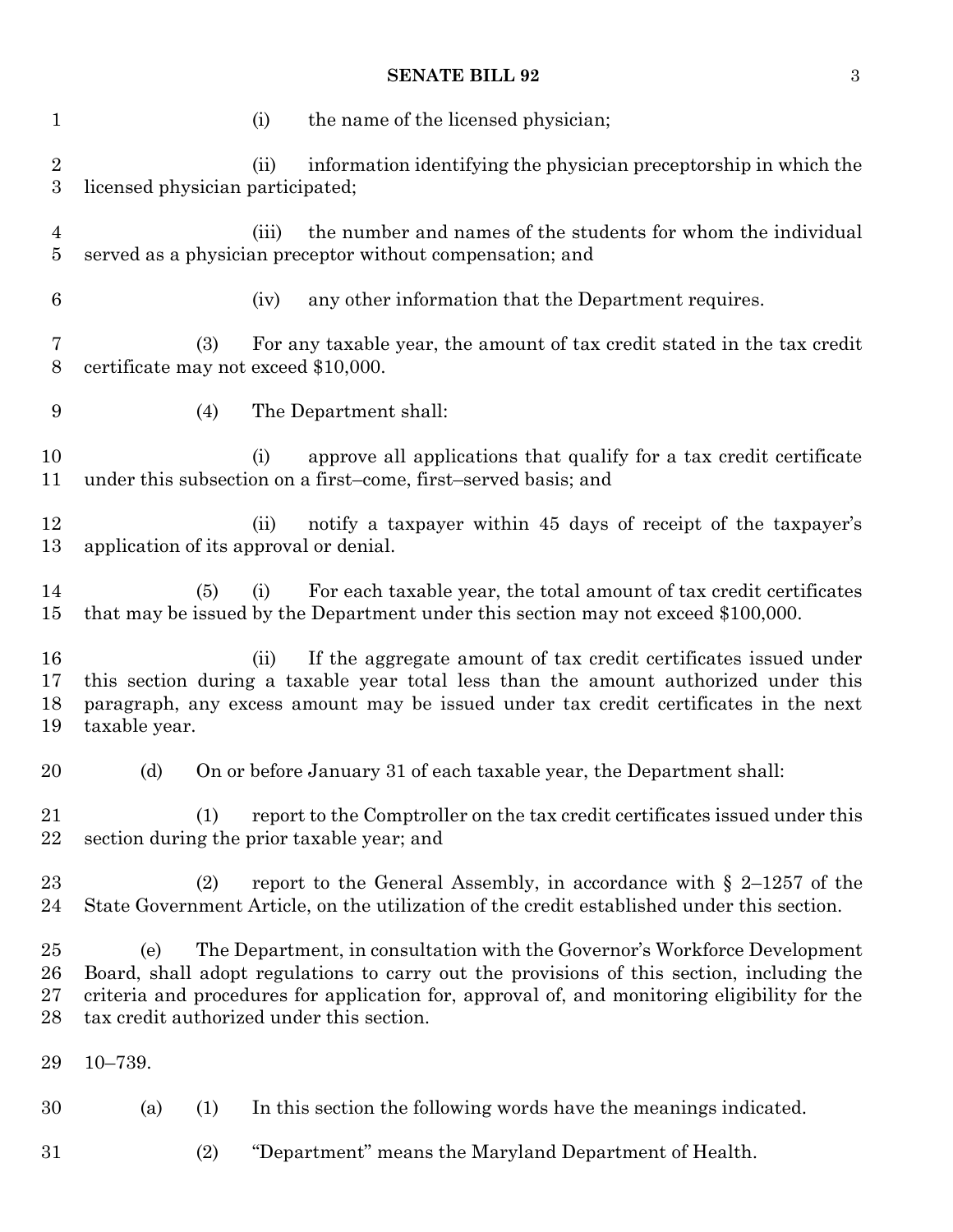#### **SENATE BILL 92**

 (3) "Licensed physician" means an individual who is licensed to practice medicine under Title 14 of the Health Occupations Article.

 (4) "Nurse practitioner" has the meaning stated in § 8–101 of the Health Occupations Article.

 (5) "Preceptorship program" means an organized system of clinical experience that, for the purpose of attaining specified learning objectives, pairs a nurse practitioner student enrolled in a nursing education program that is recognized by the State Board of Nursing with a nurse practitioner or licensed physician who meets the qualifications as a preceptor.

 (b) (1) Subject to the limitations of this section, a nurse practitioner or licensed physician may claim a credit against the State income tax in the amount stated on the tax credit certificate issued under subsection (c) of this section for the taxable year in which the nurse practitioner or licensed physician served without compensation as a preceptor in a preceptorship program approved by the State Board of Nursing and worked:

- (i) a minimum of three rotations, each consisting of at least 100 hours of community–based clinical training; and
- (ii) in an area of the State identified as having a health care workforce shortage by the Department, in consultation with the Governor's Workforce Development Board.
- 20 (2) (i) The total amount of the credit allowed under this section for any taxable year may not exceed the State income tax imposed for that taxable year.
- (ii) Any unused amount of the credit for any taxable year may not be carried over to any other taxable year.

 (c) (1) On application by a nurse practitioner or licensed physician, the Department shall issue a credit certificate in the amount of \$1,000 for each nurse practitioner student for whom the nurse practitioner or licensed physician served as a preceptor without compensation.

- 
- 28 (2) The application shall contain:
- 
- 29 (i) the name of the nurse practitioner or licensed physician;

 (ii) information identifying the preceptorship in which the nurse practitioner or licensed physician participated;

 (iii) the number and names of the nurse practitioner students for whom the individual served as a preceptor without compensation; and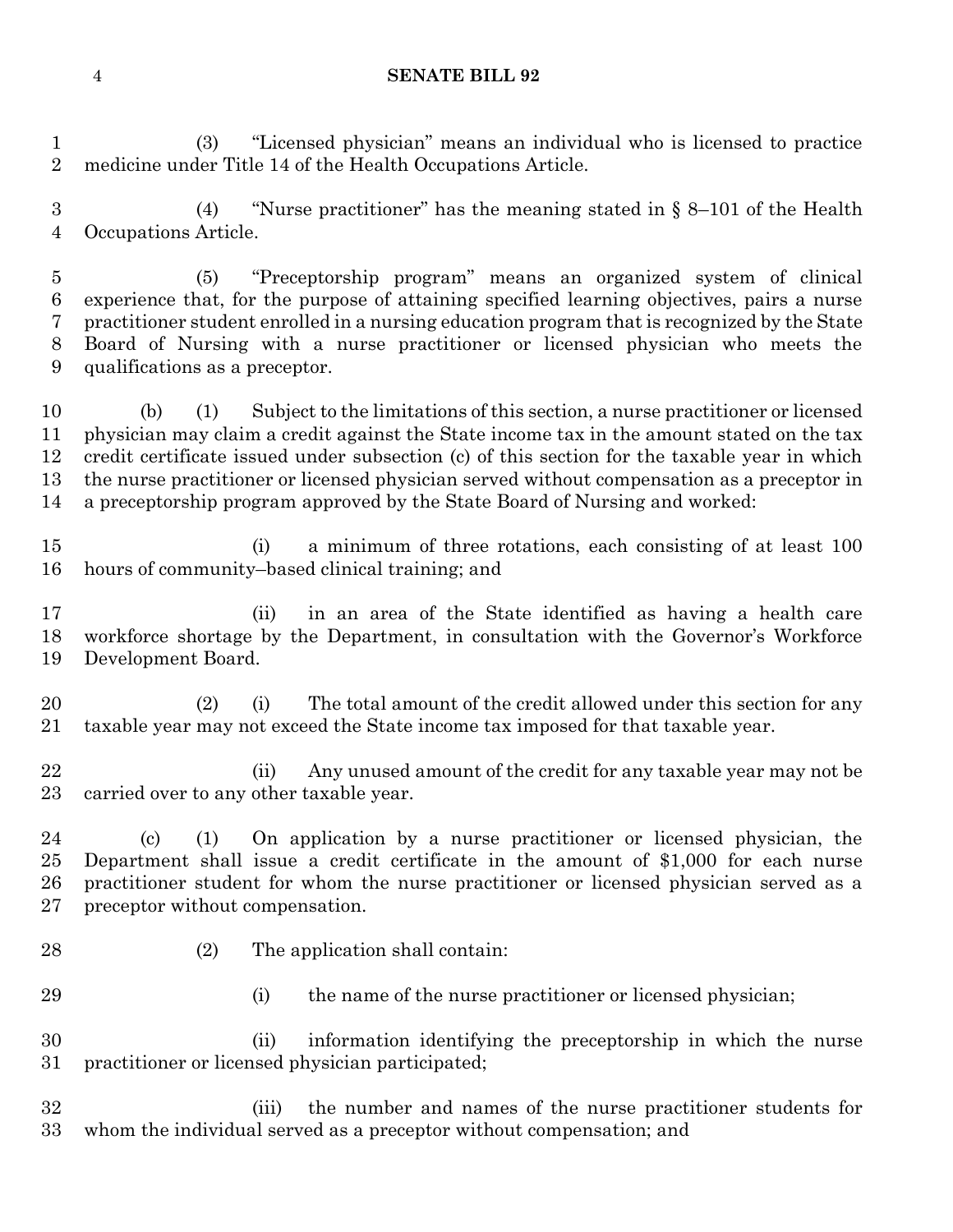# **SENATE BILL 92** 5

| $\mathbf{1}$                       | any other information that the Department requires.<br>(iv)                                                                                                                                                                                                             |
|------------------------------------|-------------------------------------------------------------------------------------------------------------------------------------------------------------------------------------------------------------------------------------------------------------------------|
| $\overline{2}$<br>$\overline{3}$   | (3)<br>For any taxable year, the amount of tax credit stated in the tax credit<br>certificate may not exceed \$10,000.                                                                                                                                                  |
| $\overline{4}$                     | The Department shall:<br>(4)                                                                                                                                                                                                                                            |
| $\overline{5}$<br>$\boldsymbol{6}$ | approve all applications that qualify for a tax credit certificate<br>(i)<br>under this subsection on a first-come, first-served basis; and                                                                                                                             |
| 7<br>8                             | notify a taxpayer within 45 days of receipt of the taxpayer's<br>(ii)<br>application of its approval or denial.                                                                                                                                                         |
| 9<br>10                            | For each taxable year, the total amount of tax credit certificates<br>(5)<br>(i)<br>that may be issued by the Department under this section may not exceed the lesser of:                                                                                               |
| 11<br>12                           | the total funds in the Nurse Practitioner Preceptorship<br>1.<br>Tax Credit Fund for that year; or                                                                                                                                                                      |
| 13                                 | \$100,000.<br>2.                                                                                                                                                                                                                                                        |
| 14<br>15<br>16<br>17               | If the aggregate amount of tax credit certificates issued under<br>(ii)<br>this section during a taxable year total less than the amount authorized under this<br>paragraph, any excess amount may be issued under tax credit certificates in the next<br>taxable year. |
| 18<br>19                           | (d)<br>(1)<br>In this section, "Fund" means the Nurse Practitioner Preceptorship Tax<br>Credit Fund established under paragraph (2) of this subsection.                                                                                                                 |
| 20                                 | There is a Nurse Practitioner Preceptorship Tax Credit Fund.<br>(2)                                                                                                                                                                                                     |
| 21                                 | The Department shall administer the Fund.<br>(3)                                                                                                                                                                                                                        |
| 22<br>23                           | The purpose of the Fund is to offset the costs of the tax credit available<br>(4)<br>under this section.                                                                                                                                                                |
| 24<br>25                           | The Fund is a special continuing, nonlapsing fund that is not subject to<br>(5)<br>$\S$ 7–302 of the State Finance and Procurement Article.                                                                                                                             |
| 26<br>27                           | The State Treasurer shall hold the Fund separately, and the<br>(6)<br>Comptroller shall account for the Fund.                                                                                                                                                           |
| 28                                 | The Fund consists of:<br>(7)                                                                                                                                                                                                                                            |
| 29<br>30                           | revenue distributed to the Fund under $\S$ 8-206 of the Health<br>(i)<br>Occupations Article;                                                                                                                                                                           |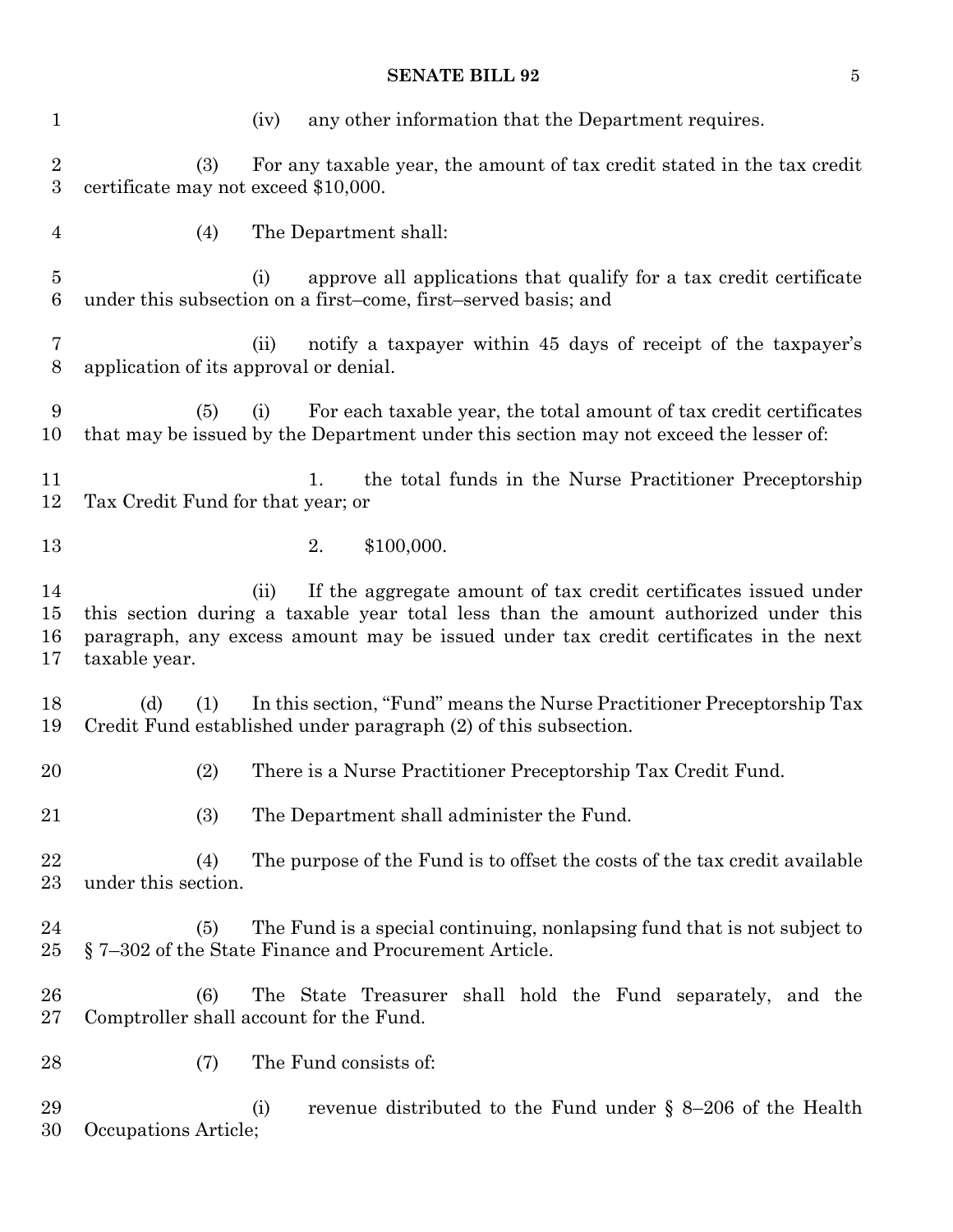| $\,6\,$<br><b>SENATE BILL 92</b>     |                                                                                                                                                                                                                                                                                                                                                                                                |  |  |  |  |
|--------------------------------------|------------------------------------------------------------------------------------------------------------------------------------------------------------------------------------------------------------------------------------------------------------------------------------------------------------------------------------------------------------------------------------------------|--|--|--|--|
| $\mathbf{1}$                         | money appropriated in the State budget to the Fund; and<br>(ii)                                                                                                                                                                                                                                                                                                                                |  |  |  |  |
| $\boldsymbol{2}$<br>$\boldsymbol{3}$ | any other money from any other source accepted for the benefit<br>(iii)<br>of the Fund.                                                                                                                                                                                                                                                                                                        |  |  |  |  |
| $\overline{4}$<br>$\overline{5}$     | The money in the Fund shall be invested and reinvested by the State<br>(8)<br>Treasurer, and interest and earnings shall be credited to the General Fund of the State.                                                                                                                                                                                                                         |  |  |  |  |
| $\boldsymbol{6}$<br>$\overline{7}$   | Except as otherwise provided in this paragraph, money credited<br>(9)<br>(i)<br>or appropriated to the Fund shall remain in the Fund.                                                                                                                                                                                                                                                          |  |  |  |  |
| $8\,$<br>9<br>10                     | Within 15 days after the end of each calendar quarter, the<br>1.<br>(ii)<br>Department shall notify the Comptroller as to each credit certificate issued during the<br>quarter.                                                                                                                                                                                                                |  |  |  |  |
| 11<br>12<br>13                       | 2.<br>On notification that a credit certificate has been issued by<br>the Department, the Comptroller shall transfer an amount equal to the credit amount<br>stated in the tax credit certificate from the Fund to the General Fund of the State.                                                                                                                                              |  |  |  |  |
| 14                                   | On or before January 31 each taxable year, the Department shall:<br>(e)                                                                                                                                                                                                                                                                                                                        |  |  |  |  |
| 15<br>16                             | report to the Comptroller on the tax credit certificates issued under this<br>(1)<br>section during the prior taxable year; and                                                                                                                                                                                                                                                                |  |  |  |  |
| 17<br>18                             | report to the General Assembly, in accordance with $\S$ 2-1257 of the<br>(2)<br>State Government Article, on the utilization of the credit established under this section.                                                                                                                                                                                                                     |  |  |  |  |
| 19<br>20<br>21<br>22                 | The Department, in consultation with the Governor's Workforce Development<br>(f)<br>Board, shall adopt regulations to carry out the provisions of this section, including the<br>criteria and procedures for application for, approval of, and monitoring eligibility for the<br>tax credit authorized under this section.                                                                     |  |  |  |  |
| 23<br>24                             | SECTION 2. AND BE IT FURTHER ENACTED, That the Laws of Maryland read<br>as follows:                                                                                                                                                                                                                                                                                                            |  |  |  |  |
| 25                                   | Chapter 385 of the Acts of 2016                                                                                                                                                                                                                                                                                                                                                                |  |  |  |  |
| 26<br>27<br>28<br>29<br>30           | SECTION 2. AND BE IT FURTHER ENACTED, That this Act shall take effect July<br>1, 2016, and shall be applicable to all taxable years beginning after December 31, 2015. [It<br>shall remain effective for a period of 5 years and, at the end of June 30, 2021, with no<br>further action required by the General Assembly, this Act shall be abrogated and of no<br>further force and effect.] |  |  |  |  |
| 31                                   | Chapter 386 of the Acts of 2016                                                                                                                                                                                                                                                                                                                                                                |  |  |  |  |
| 32<br>33                             | SECTION 2. AND BE IT FURTHER ENACTED, That this Act shall take effect July<br>1, 2016, and shall be applicable to all taxable years beginning after December 31, 2015. [It                                                                                                                                                                                                                     |  |  |  |  |